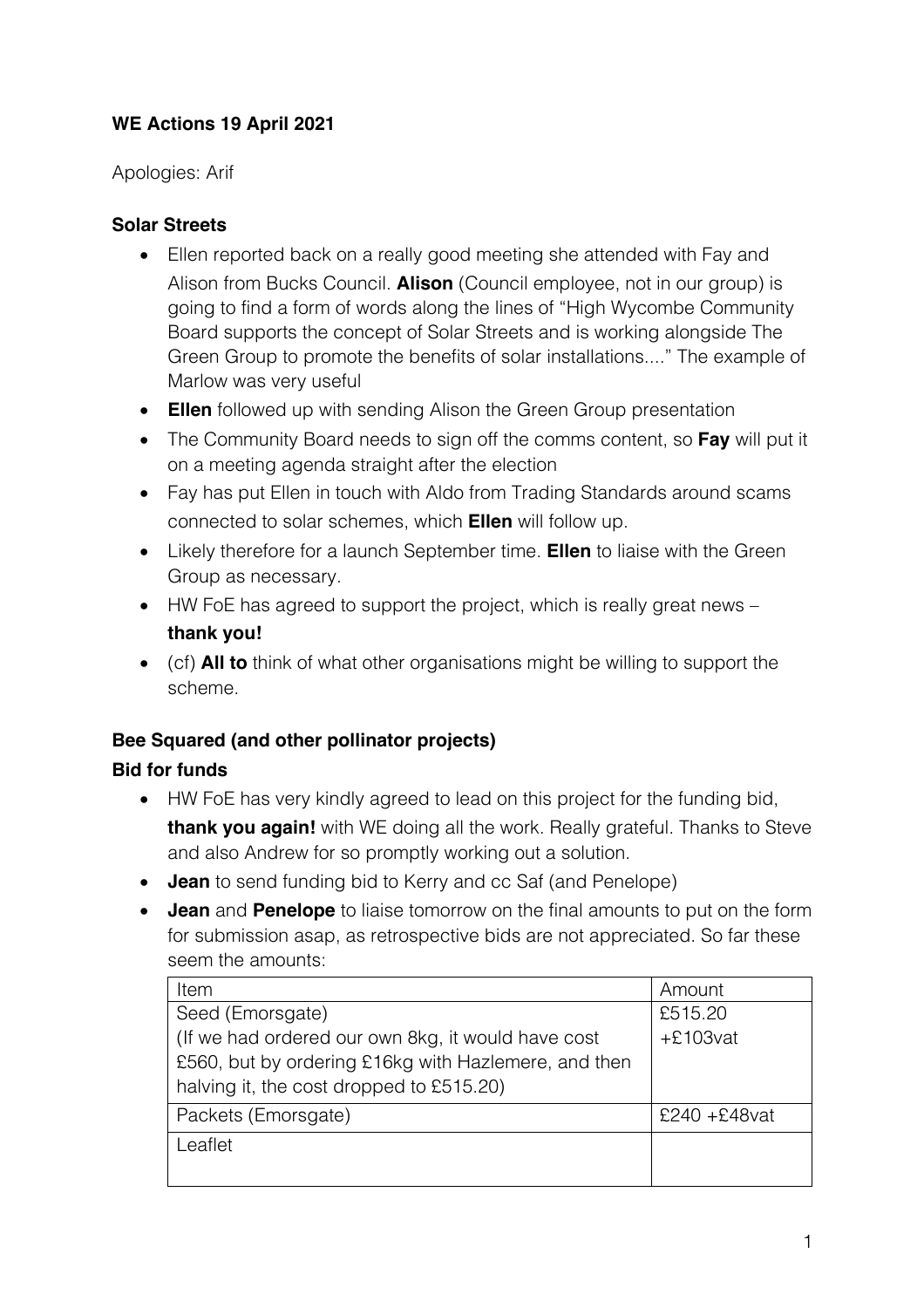| Quote from South Bucks Printing for 5000 leaflets on       | £144 (inc vat) |
|------------------------------------------------------------|----------------|
| 250g silk                                                  |                |
| (Quote from Sally's printer for 1000 leaflets on 105g silk |                |
| was £69 (?vat?))                                           |                |
| $Labels -$                                                 |                |
| To be printed by South Bucks Printing, 5000 on 60x60       |                |
| labels $£186 + £37.20$ vat                                 |                |
| To be printed at home on a colour laser printer,           | £35            |
| indicative cost £35 (to include labels and toner)          |                |
| Signs $-25$ for £30 from ebay for the heart; men in        | £100 inc vat   |
| sheds may be cheaper. Need the battons, and painting       |                |
| Suggesting we see how many we can do for £100              |                |
|                                                            | £1185.20       |

#### **Market Stall**

- Kara reported we can have the market stall without a charge
- Fay has spoken to Maggie Gib in business insurance, to find out how it will work with WE being part of the Community Board. **Fay** will follow up with Maggie. May need to have an officer present. Hoping that we will be able to use council insurance, but need to have that confirmed.
- **Kara** to put in the form to hire the market stall, naming us as the 'HW Community Board Environment Sub Group called WE', being ready to pull the application if we find we can't use Council insurance.
- Kara to aim for the first Saturday after the elections, 8<sup>th</sup> May **All** to see if they can hold some of that date in their diaries…
- Fall back of FoE national insurance may not work, because FoE has put a stop on all group activity because of the pandemic, and so far as Steve knows, this is still in place.
- **All** to think what else WE want to promote at the Market Stall.

#### **Signs**

- Sally reported that Men in Sheds might do the signs for £1 each **Sally** will explore if they will also paint and stencil – exploring costs of 100, by the date of our market stall.
- Sally ot been able to make contact with Chiltern Recycling

#### **Verge Cutting**

• Sally reported we've heard back from Keiron, the local area technician, and **Sally** will follow up to see what plans are already in hand, and what we can do to help those plans to be more ambitious.

#### **Leaflet**

• **Sally, Jean and Penelope** to finalise – thanks to Jean for the first draft. May borrow some more from Hazlemere.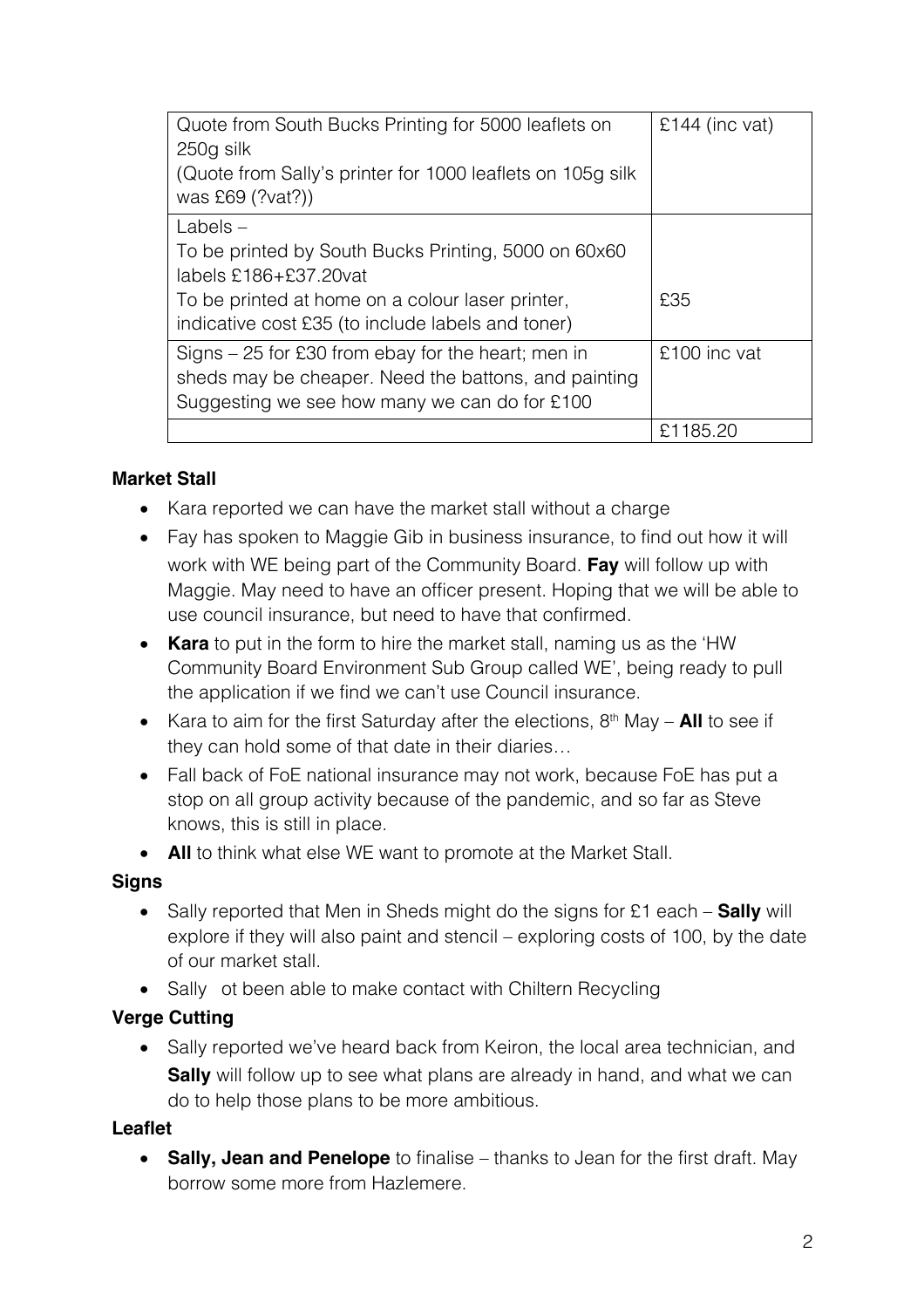- Like the idea of the bee poster to put in windows
- Need to finalise logistics before finalising leaflet
- Sally has had a quote from a printer she uses regularly, which seemed particularly good value, but post meeting thought – paper quality is different. Prices included in the table above for comparison – may be that the Hazlemere printer is cheaper. (Hazlemere also researched recycled paper. The printer advised to use FSC paper rather than recycled, for environmental reasons – less energy and bleach/chemicals used in making it).

#### **Reporting/Monitoring**

- Agreed we need to have some means to know who has taken the seed beyond the number of packets distributed (and as Sally reminded us, they will keep till next year too!)
- Liked the postcode idea, and the idea of uploading the photos **Penelope** will talk to Stuart at Hazlemere about getting HW pages of the Climate Action Now website up and running with these features.

#### **Publicity**

• Social media, BFP, Wycombe Sound – no specific actions this week, we'll come back to that next week.

#### **Seed packing**

- 10 people willing to do some 'seed packing' **Fay, Ellen, Charmaine, Sally, Nigel, Kara, Jean, Steve, Me, and Sarah Coope** (Hazlemere group and FoE). Yey! These 10 people are free to draw in help of others, only do part of it, do it all…
- **All t**o let **Penelope** have their addresses, or where they will collect seed from, she will split the bulk order and distribute
- **Penelope** to check with Hazlemere about how they are measuring the amount of seed per envelope
- Some seed can be packed at the market stall as we will be 'hanging around' therefore aim to try to pack half before that date.
- Didn't resolve the label point. Bad chairing! So Penelope is making an executive decision and go with labels, which she will print. (That means we can get on with packing the seed into envelopes and sealing the envelopes, pending arrival of labels for sticking on later).

### **Seed distribution**

- Via the market stall, and after that via groups.
- **All** to share via email lists of local residents' groups, and for the areas that they know, all to identify where seed could be collected from – eg someone's front garden – Penelope will collate a list
- **All** to identify what social media groups are used in these local areas to promote it, and to and say where the seed can be collected from